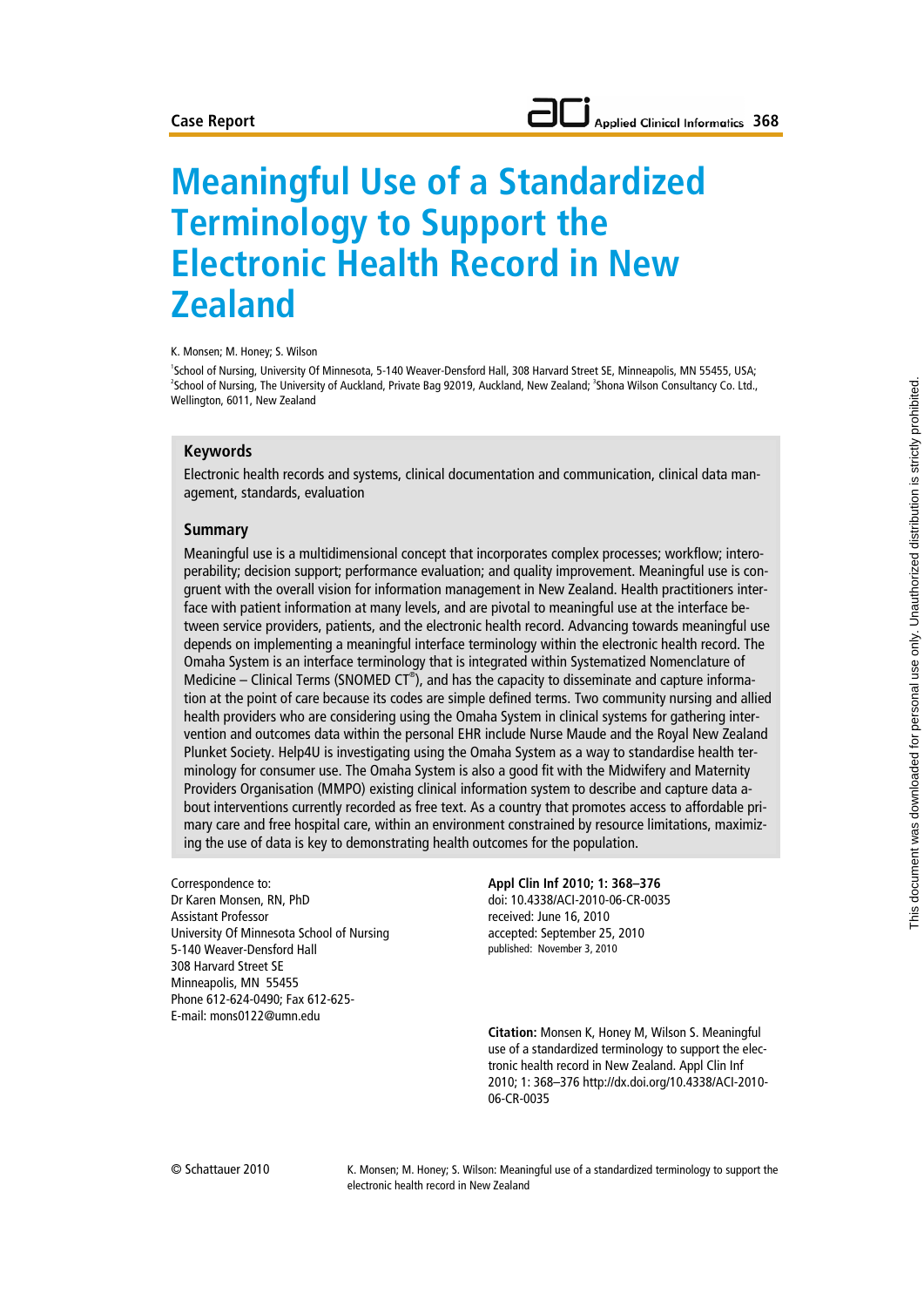# **Introduction**

Adoption of electronic health records (EHR) is thought to be a strategy for obtaining the best value for each health care dollar invested. Value comes from meaningful use of the electronic record, and health data within the record. Meaningful use is a multidimensional concept that incorporates complex processes; workflow; interoperability; the exchange and use of health information to best inform clinical decisions; evaluate performance; and improve health care quality [1-2]. The cornerstones of 'meaningful use' have been defined by the National Quality Forum as:

- 1. Improve quality, safety, efficiency, and reduce health disparities,
- 2. Engage patients and families,
- 3. Improve care coordination,
- 4. Improve population and public health, and
- 5. Ensure privacy and security protections. [3].

Achieving meaningful use of data is dependent on selecting meaningful interface standards for point of care documentation of health needs assessments and health care services. Nurses have led efforts to develop such standards over the past four decades. The American Nurses Association (ANA) currently recognises twelve terminologies:

- ABC Codes,
- Clinical Care Classification (CCC),
- International Classification of Nursing Practice (ICNP),
- Logical Observation Identifiers Names and Codes (LOINC),
- NANDA International,
- Nursing Interventions Classification (NIC),
- Nursing Minimum Data Set (NMDS),
- Nursing Management Minimum Data Set (NMMDS),
- Nursing Outcomes Classification (NOC),
- Systematic Nomenclature of Medicine Clinical Terms (SNOMED CT),
- Omaha System, and
- Peri-operative Nursing Data Set (PNDS) [4-6].

These terminologies are being implemented in EHRs globally. New clinical data sets that provide essential health assessment and service data are becoming available, and methods for meaningful use of the data are emerging [7-9]. Interface terminologies enable documentation of clinical assessments and services within the electronic health record. The Omaha System is uniquely suited for this purpose because all Omaha System codes are simple defined terms that describe health problems, actions, and outcomes. Thus, administrators, practitioners, and researchers can readily develop shared understanding of care standards, care delivery, and care evaluation using Omaha System terms [10]. Examples of standards, care pathways, and evaluation reports that have been developed by the Omaha System community are available on-line at http://omahasystemmn.org. The aim of this paper is to describe how use of the Omaha System in the electronic health record can contribute to meaningful use of electronic health record data in New Zealand.

## **New Zealand as the context**

New Zealand is a small country located in the south Pacific Ocean. The New Zealand population is reported as nearly 4.4 million. Approximately three quarters of the total population live in the North Island as a result of a population drift to northern urban areas [11]. Multi-cultural and multi-ethnicity statistics indicate the diversity of the population [11]. Mâori, as the indigenous people of New Zealand, have been specifically targeted for health service because of their over representation in morbidity and mortality data [11-14]. Despite New Zealand's health care spending as a percent of Gross Domestic Product (7% to 10%), matching other developed countries, the demands for healthcare outstrip the provision of services [15]. In addition to the significant pressures to improve the provision of health services New Zealand, the country has an ageing population and

© Schattauer 2010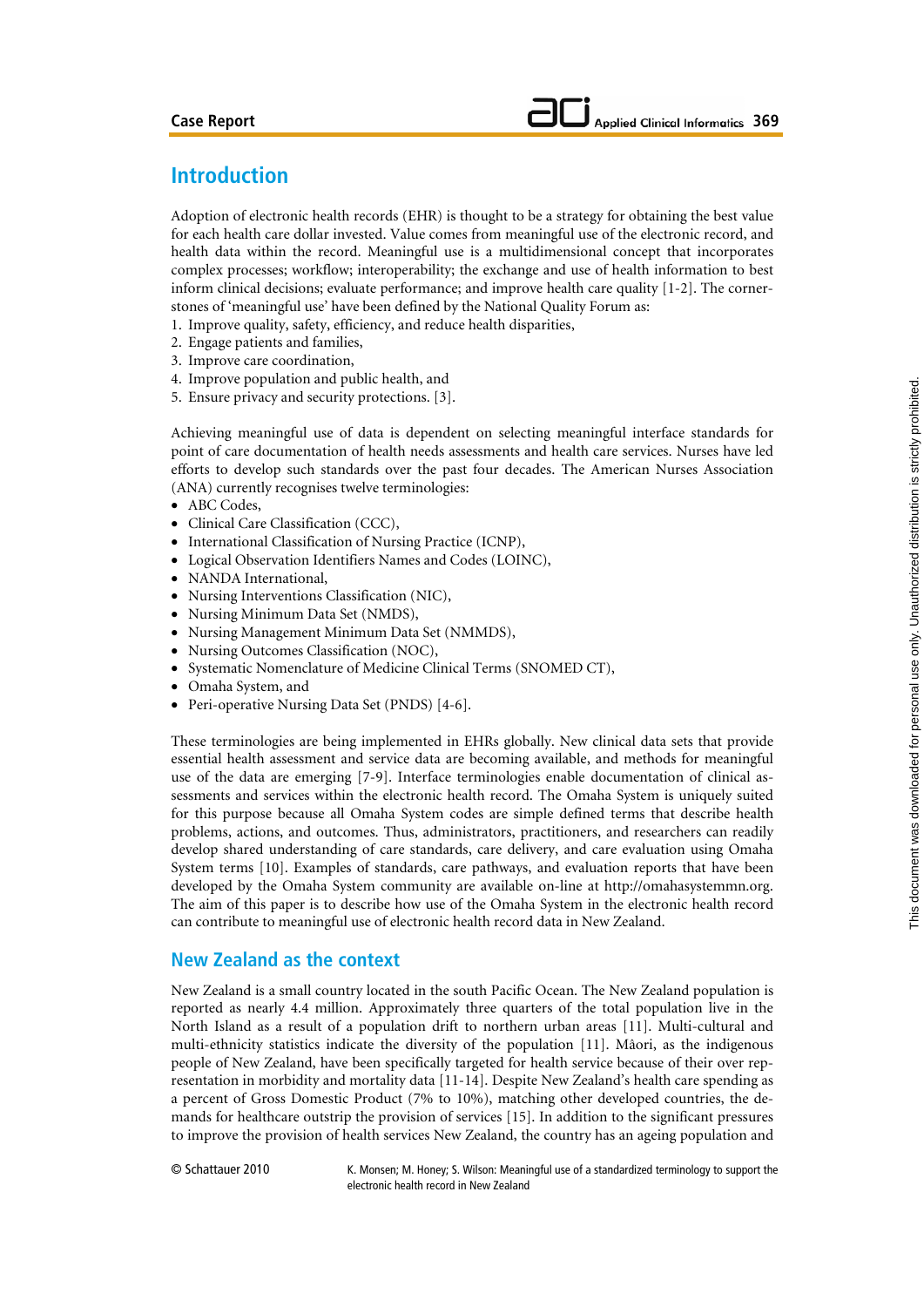#### **Case Report**

there is a growing incidence of long term conditions such as diabetes, chronic pulmonary and cardiovascular disease [16].

New Zealand's health care is guided by a national strategy, which has the goal of good health and well-being for all New Zealanders throughout their lives [17]. Providing good health care is a challenge; and meaningful use of information management and technology is recognised as essential to support quality, effective care. As the New Zealand Health Strategy [17, p. 29] states: "The ability to exchange high-quality information between partners in health care processes will be vital for a health system focused on achieving better health outcomes". To provide direction to the health information collection and use the New Zealand Health Information Service [18] lists health information guiding principles as:

- the need to protect patient confidentiality and privacy
- the need to collect data once, as close to the source as possible, and use it as many times as required to meet different information requirements
- the need for standard data definitions, classifications and coding systems
- the requirement for national health data to include only that data which is used, valued and validated at the local level
- the need for connectivity between health information systems to promote communication and integrity
- the need to address Mâori health disparities.

The overall vision for information management in New Zealand is set out in the Health Information Strategy as this document provides a direction and an impetus for the health and disability sector to improve information management and the sharing of information, to underpin better health and disability outcomes for New Zealanders [20].

#### **National Directives**

The New Zealand Health Information Strategy provides context to support a number of separate health and disability strategies, for example, the Primary Health Care Strategy, the Health of Older People Strategy and the Child Health Strategy. [17] It guides health information systems, how they support delivery of health care and investments in information systems to ensure developments are coordinated and targeted. New Zealand is working towards a national systems model. The various health sectors are working together to form patient-centred health systems to enhance the flow of information.

National direction is provided for data collection and the use of standardized coding systems in the electronic health record. READ codes are used by primary care providers and by the Accident Compensation Corporation (comprehensive, no-fault personal injury coverage) [21]. The ICD10 International Statistical Classification of Diseases and Related Health Problems, 10th Revision (ICD 10) are used in secondary care [22]. Logical Observation Identifiers, Names, and Codes (LOINC®) is used for laboratory data, and Health Level Seven (HL7<sup>®</sup>) is the favoured messaging standard. More recently the government has introduced the use of the Systematized Nomenclature of Medicine – Clinical Terms (SNOMED CT®) as a means to have a single reference coding system in place for the country [19].

The aim in New Zealand is to ensure high quality information is available where and when it is needed and in the right format. It is now widely recognised that there are many stakeholders requiring information; consumers, care providers, provider organisations, funders, policy makers and researchers. Collaboration across the continuum of care requires good information exchange and with this comes the requirement for agreed standards and terminologies. Implementation of standards in EHRs can generate data with potential to advance health outcomes knowledge. Thus, it is essential that all health disciplines are represented in discussions about standards that should be incorporated into EHRs.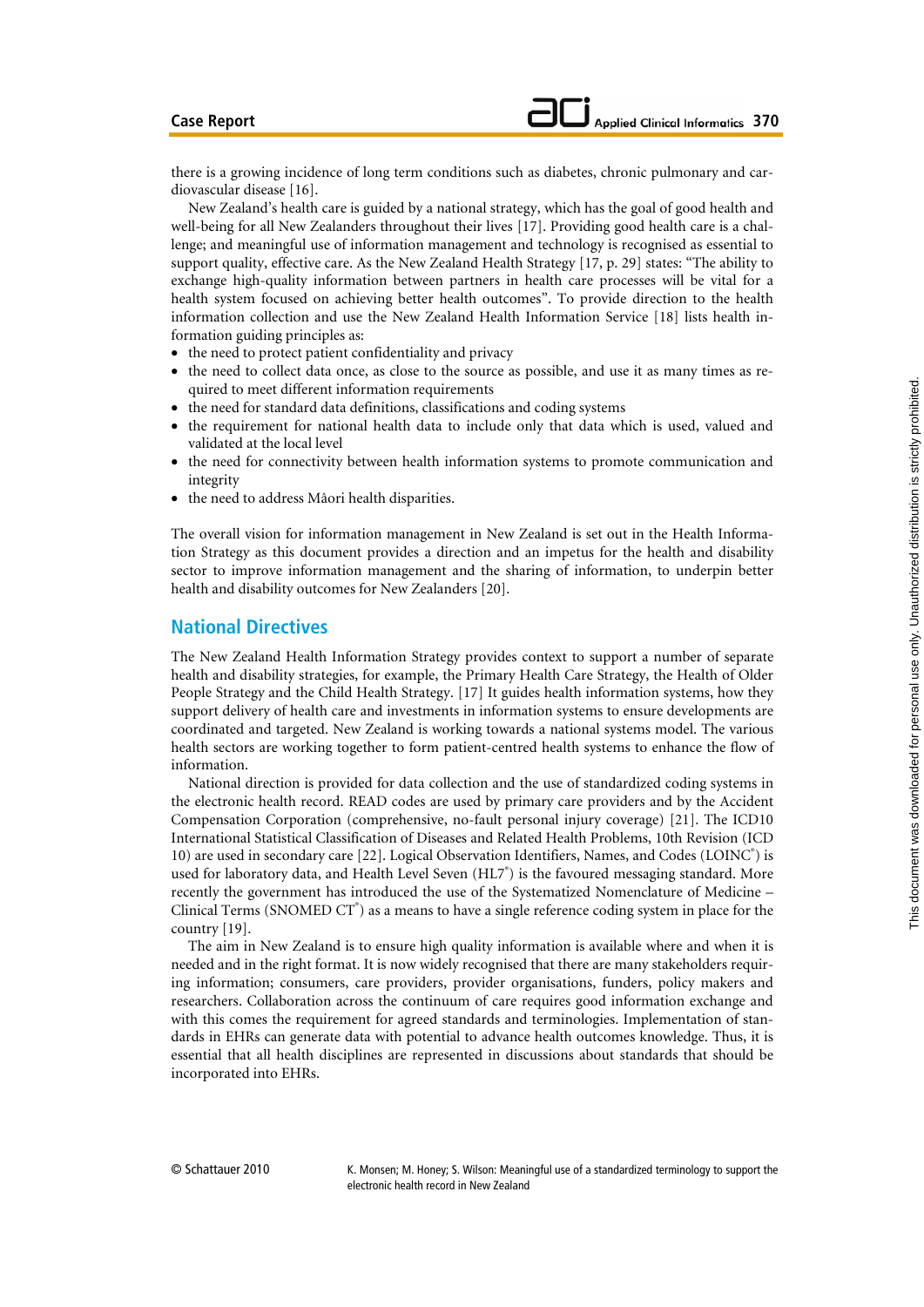## **Role of Nursing**

There are 40,616 nurses currently practising in New Zealand [23]. The nursing workforce in New Zealand is the single largest health professional group, and is recognised as having enormous potential to advance health and disability outcomes [24]. Nurses have a unique perspective because of their roles coordinating care in and across acute, ambulatory, long-term, community, home care, and public health based settings. They are recognised as global leaders in selecting and adopting standards for documenting health assessments and health care services in EHRs [5].

## **Electronic Health Record**

EHRs can contribute to efficiency in health information management by nurses because of the capacity to store, process, retrieve, display, analyze, and report information which aids coordination of care, communication, medication management and the ordering of equipment and other services [25]. Currently nurses in New Zealand are actively engaged in initiating clinical nursing dataset standards for nursing and allied health professions documentation in personal EHRs. An example of the national commitment towards supporting such initiatives has been a Foundation for Research, Science and Technology (FoRST) funding for research to develop a framework for clinical nursing practice dataset development, implementation and ongoing maintenance. The benefits of having standardised clinical terminology are not well understood in New Zealand, and are yet to be realized. One option under consideration to contribute to dataset establishment in the community care setting is the Omaha System which was developed in the United States [10].

## **The Omaha System**

The Omaha System is an interface standard for health care documentation [10]. It consists of three components for documenting client needs (Problem Classification Scheme), interventions (Intervention Scheme), and outcome measures (Problem Rating Scale for Outcomes). The Omaha System codes appear to the user as terms instead of numbers. The simple terms of the Omaha System are easily understood, and are organised logically for use in the electronic health record in a hierarchical, relational structure. These factors make the Omaha System easy to understand and use. Furthermore, Omaha System data have been shown to be useful in evaluating health care quality and client outcomes [10].

During the development of the Omaha System (1975-1993), researchers tested and retested the reliability and validity of these three components. In testing reliability, they gave attention to measures of stability or consistency, homogeneity, and equivalence. In testing validity, they gave attention to content, concurrent, construct, and predictive issues. Testing of the three components as a whole provided the basis for revisions and for establishment of reliability and validity of components [26].

The Problem Classification Scheme is a taxonomy in which health-related information is organised into 42 defined problems (e.g. Abuse, Pregnancy, Nutrition, Pain). The Problem Classification Scheme was field tested by test agencies in Des Moines, Delaware, and Dallas. Comparison of problems identified by test agency staff and research project staff showed 66%-78% in 3 major US cities. A retest showed 73%-90% in the same 3 locations [26].

The Intervention Scheme consists of four levels, problem, category, target, and care description. The first level (problem) consists of all of the problems in the Problem Classification Scheme. The second level (category) consists of four actions:

- 1. teaching, guidance, and counseling;
- 2. treatments and procedures,
- 3. case management, and

4. surveillance.

The third level (target) consists of 75 targets that provide additional information about the focus of the intervention. The fourth level (care description) is not taxonomic, and can be customized to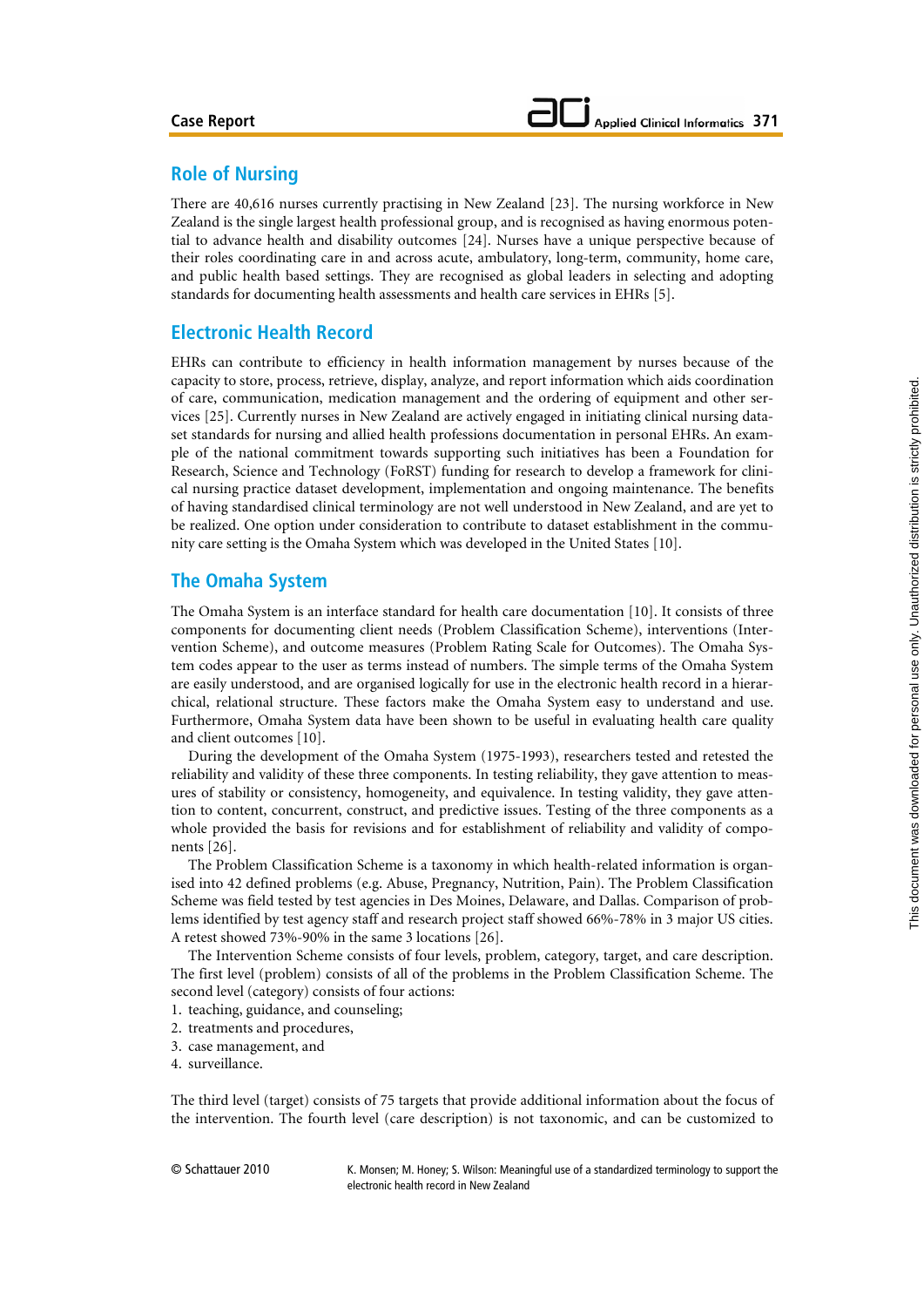provide precise descriptions of unique care attributes. The Intervention Scheme was field tested in 4 major US cities. The percentage of agreement between the staff nurse and nurse testers, and between testers was computed for each general intervention. Percentages of agreement ranged from 42.2% to 96.9% with eight of the twelve percentages at or above 80% [26].

The Problem Rating Scale for Outcomes consists of three five-point Likert-type ordinal rating scales; one each for the concepts of knowledge, behavior, and status. Similar to the Intervention Scheme, the Problem Rating Scale for Outcomes is used in conjunction with the Problem Classification Scheme, permitting the assessment of client knowledge, behavior, and status for every Omaha System problem addressed with a client. The scoring of the scales ranges from 1 (most negative) to 5 (most positive). The Problem Rating Scale for Outcomes was tested in 4 major US cities. The percentage of agreement between staff nurse and raters and between raters was computed for exact matches and for differences of one. Exact matches ranged from 11.7% to 64.8%, and differences of one ranged from 82.6% to 96.1% [26]. Reliability of the Problem Rating Scale for Outcomes scales was studied using a research assistant who accompanied nurses on 97 visits and compared independent ratings following the visits. The research assistant and nurse ratings were analyzed for agreement using a coefficient gamma test, and were found to agree significantly (p<0.01). Coefficient gamma for knowledge ratings was 0.53, for behavior ratings was 0.60, and for status ratings was 0.87 [27]. Content validity of the Problem Rating Scale for Outcomes was assessed using a panel-of-experts approach. Ten Omaha System problems were randomly selected for examination. Experts were recruited based on their credentials and expertise in practice related to representative Omaha System content. The experts reviewed problem definition; knowledge, behavior, and status subscales; a copy of the Problem Rating Scale for Outcomes, and prototypical guidelines for each of the selected problems. The experts rated each item from 1 (definitely no) to 4 (definitely yes) using the Content Validity Index. Analysis of the results was accomplished through calculation of the proportion of times the experts chose a rating of 3 or 4 for an item. The composite proportion for knowledge was 0.85, for behavior was 0.81, and for status was 0.77. When Content Validity Index values for specific units were averaged, any prototype statements or sub scale items below 0.80 were revised before they were published [27].

Use of the Omaha System is expanding rapidly. Approximately 12,000 multidisciplinary practitioners, educators, and researchers use Omaha System point-of-care software or paper-and-pen records in the United States and other countries such as New Zealand, the Netherlands, Turkey, the UK, and China. Research teams have used Omaha System data to study health care quality and value in diverse settings. There are over 250 publications related to the Omaha System in the scientific literature [28]. Interdisciplinary research teams and Omaha System Users Groups have established partnerships to advance practice, policy, and research agendas enabled by Omaha System implementation and data [29].

### **Potential for using the Omaha System in New Zealand**

Use of the Omaha System in New Zealand can be traced back to 1999 and a nursing education based study using hand-held technology and point of care data collection. The Nightingale Tracker (previously available through Fitne, Inc.) used custom software based on the Omaha System, and a central server for storing patient records and facilitating online communication. The Omaha System enabled students to collect relevant patient data at the point of care [30-31]. Since that time, several other practitioners and organisations independently investigated the Omaha System for diverse health care contexts, and asserted that is reliable and appropriate for documenting community-based nursing care in New Zealand, and be readily incorporated into electronic documentation systems [32]. In addition, the Omaha System is congruent with reference terminologies and messaging standards already selected by the New Zealand government. For example, the Omaha System is integrated into SNOMED CT and LOINC; and registered by HL7 [28].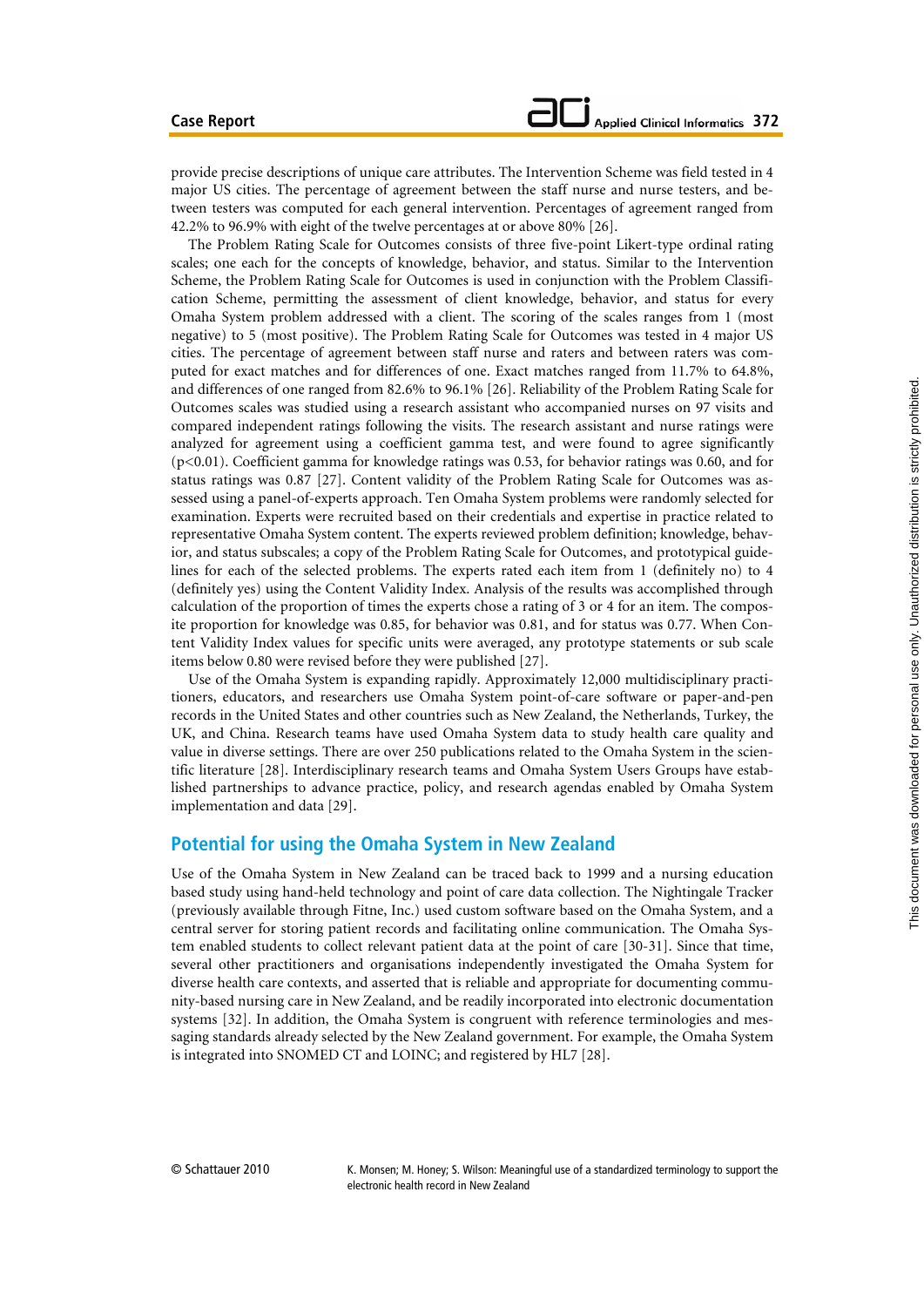## **Methods**

Four New Zealand community-based organisations independently reviewed the scientific literature and identified the Omaha System as a potential interface terminology to describe and evaluate their services. These organisations requested expert analysis on how the Omaha System might fit with their information systems and existing projects. The organisations are Nurse Maude, the Royal New Zealand Plunket Society Inc., the Midwifery and Maternity Provider Organisation, and Help4U. The organisations populated spreadsheets with de-identified service content, which was then mapped to the defined Omaha System terms. Use of the spreadsheet for the mapping process enabled quantification of the mapping results. The results were shared with organisational leaders and clinical experts for validation. This mapping process created the four community-based care use cases for the Omaha System in New Zealand, which are described next.

## **Results**

Nurse Maude is a community based health services provider with a staff of 218 nurse and 631 health care workers who offer extensive nursing and home care services in a southern region of New Zealand. They receive about 1,200 referrals per month into their services from a variety of sources, including hospitals, medical specialists and general practitioners. These services are aimed at supporting people with either short or long term health problems to stay in their homes during episodes of health care need. Nurse Maude also offers specialist nursing services, which include continence, stoma, diabetes, wound management, and palliative care. In addition, Nurse Maude has a research institute, the New Zealand Institute of Community Health Care. The centre has developed collaborative research partnerships with tertiary education providers and with external researchers. These activities are designed to foster a centre of excellence for research and development projects that will lead to tangible improvements in community health care. Nurse Maude is using the Omaha System to inform the development of a community care clinical dataset for nursing and allied health workers. This will be one of many clinical datasets in primary health care in New Zealand. Nurse Maude has received a grant for the completion of the dataset from the information directorate at the Ministry of Health [32]. Clinical data from documentation by home care practitioners will enable program evaluation of the diverse services provided by Nurse Maude. For example, outcomes of wound management care will be captured using Skin problem assessments and ratings. Outcomes of services received in the wound management clinic can be compared with outcomes services received in the home. These wound care outcomes can then be benchmarked through comparison with data from other home care agencies internationally such as Buurtzorg in the Netherlands or Fairview Home Caring and Hospice in Minnesota.

The Royal New Zealand Plunket Society Inc. (Plunket) is a nurse-led well child care provider supported by a large network of volunteers, serving 91% of families with new born babies up to the age of five. Plunket is commencing an ambitious electronic user- and provider-interface project that will enable consistent collection of health information, so that information can be accessed, shared, and analyzed. Mapping Plunket data requirements to the Omaha System demonstrated that the Omaha System could be used for documenting the desired assessment and intervention data. Clinical data from documentation by well child care providers will enable program evaluation of the many services provided by Plunket. For example, the Plunket assessment mapped to 30 of the 42 Omaha System problems, demonstrating the comprehensiveness of the Plunket assessment. Furthermore, comparison between the problems identified in the Plunket assessment and the problems identified by four Minnesota counties providing similar well child services demonstrated congruence in client assessments between the two countries [33].

The Midwifery and Maternity Provider Organisation (MMPO) has developed an information system that captures 450 unique assessments items and outcomes. This is used by 80 percent of midwives throughout New Zealand and the system is being adopted by other obstetrics providers. Preliminary mapping of Omaha System terms to the MMPO Plan of Care successfully described

© Schattauer 2010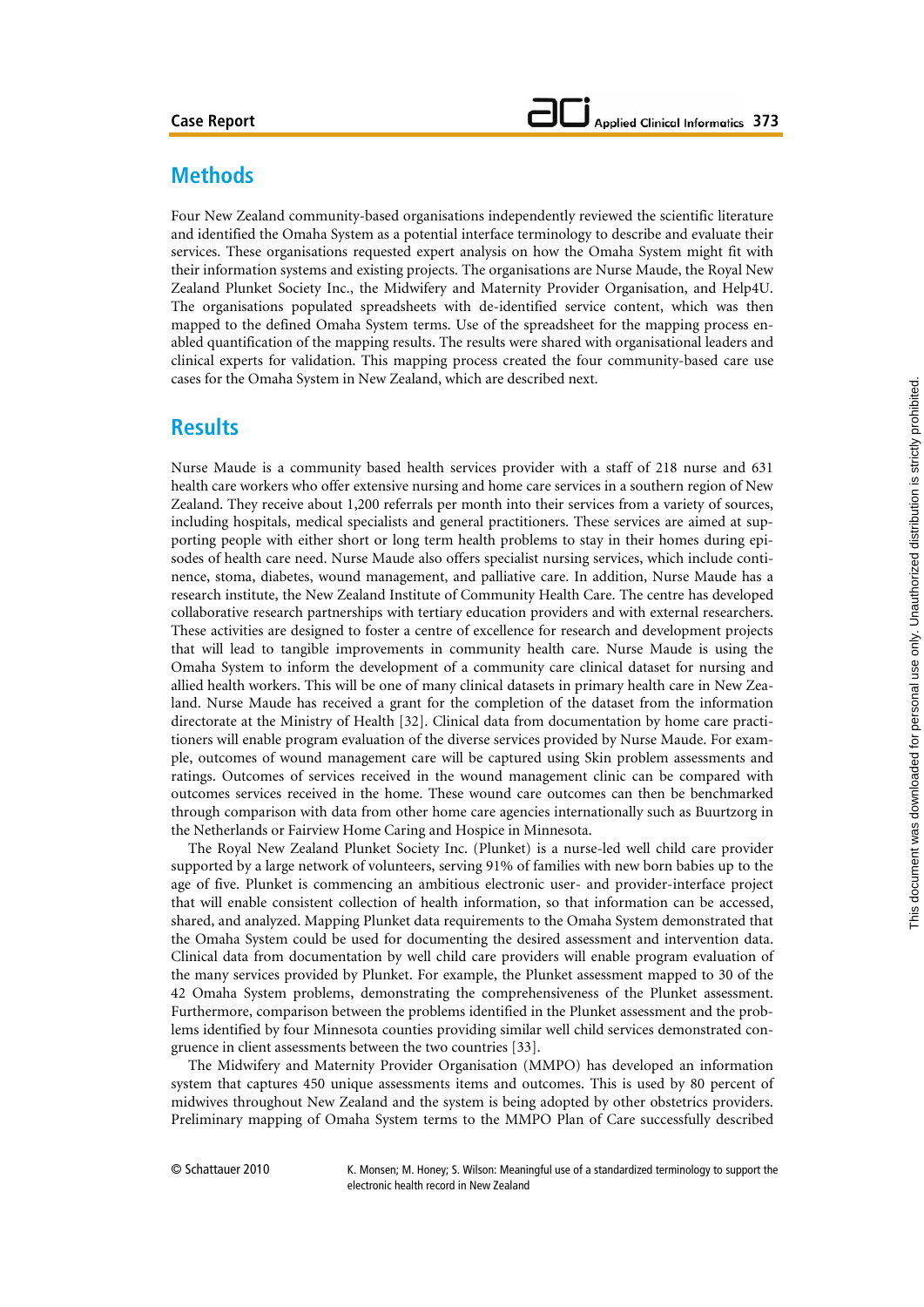midwifery's continuity of care focus and holistic approach, and appears to be a good fit with the MMPO information system and goals. There is potential to map the MMPO data fields to the Omaha System within the existing record, and to add structured Omaha System documentation to replace free text clinical notes. Clinical data from documentation will enable linking of interventions to birth outcomes. Such analysis has been successful with elderly patients receiving home care, and families receiving well child visits, but has not yet been attempted for midwifery care. The MMPO information system together with the possible addition of the Omaha System would provide an unparalleled data source for quality improvement research in midwifery care.

Unlike the above health care providers, Help4U is a private consumer support organisation committed to making it easier for customers to find health care answers, find funding options, make decisions and coordinate outcomes. Help4U collaborates closely with health care providers to enhance communication between consumers and the health care system. To improve communication between consumers and practitioners, Help4U envisions a plain language electronic interface where consumers and health care providers can interact, and they are considering the Omaha System as a possible user-friendly architecture for organising health data. Clinical data generated by consumers and practitioners within the electronic health record has potential to demonstrate the role of patient self-care for various health problems, as well as advancing knowledge about patients' views and experiences as recipients of services in the health care system.

## **Discussion**

In New Zealand there seems to be a gap between the reference terminologies currently in use and the collection of standardised data at the point of care. The Omaha System can be considered a viable option to bridge this gap, especially in the area of community-based care. The Omaha System is well suited to the electronic health record because of its hierarchical, relational structure. Likewise, it is uniquely suited to guide and evaluate practice because its codes are simple, defined terms that are easily understood by administrators, practitioners, and researchers alike.

Despite the Omaha System having originated in the United States there is sufficient alignment and congruence with New Zealand health care values and aspirations. For example, there is an adequate language match for the problem classification domains of environmental, psychosocial, physiological and health related behaviours, which are broad enough to apply equally in New Zealand. The problem rating scale for outcomes within the Omaha System of knowledge, behaviour and status are integrally related to the interventions which makes them potentially useful in New Zealand. The data produced is simple enough for any user to make sense of it, which will aid analysis and therefore support meaningful use.

The cornerstones of meaningful use of data seem to mirror many sentiments of the New Zealand health information guiding principles. For example, concern about protecting patient privacy, dealing with disparities and ensuring quality data are similar. Of particular concern for New Zealand is the ability for any terminology to reflect and respect the ethnic and cultural diversity of the population. The Omaha System fosters a holistic perspective that can acknowledge culture and spirituality, and therefore is likely to support partnership between the nurse and patient and their family.

New Zealand has demonstrated commitment to thoughtfully selecting meaningful standards for electronic personal health records. As the Omaha System is integrated within SNOMED CT its national adoption would align with the government direction of the adoption of SNOMED CT, and could build on New Zealand's strong infrastructure of having a NHI (unique identifier). Furthermore the broad terms within the Omaha System, that are further refined when building up the individual record can support the multi-disciplinary health team, and potentially link to the National Provider Index (NPI).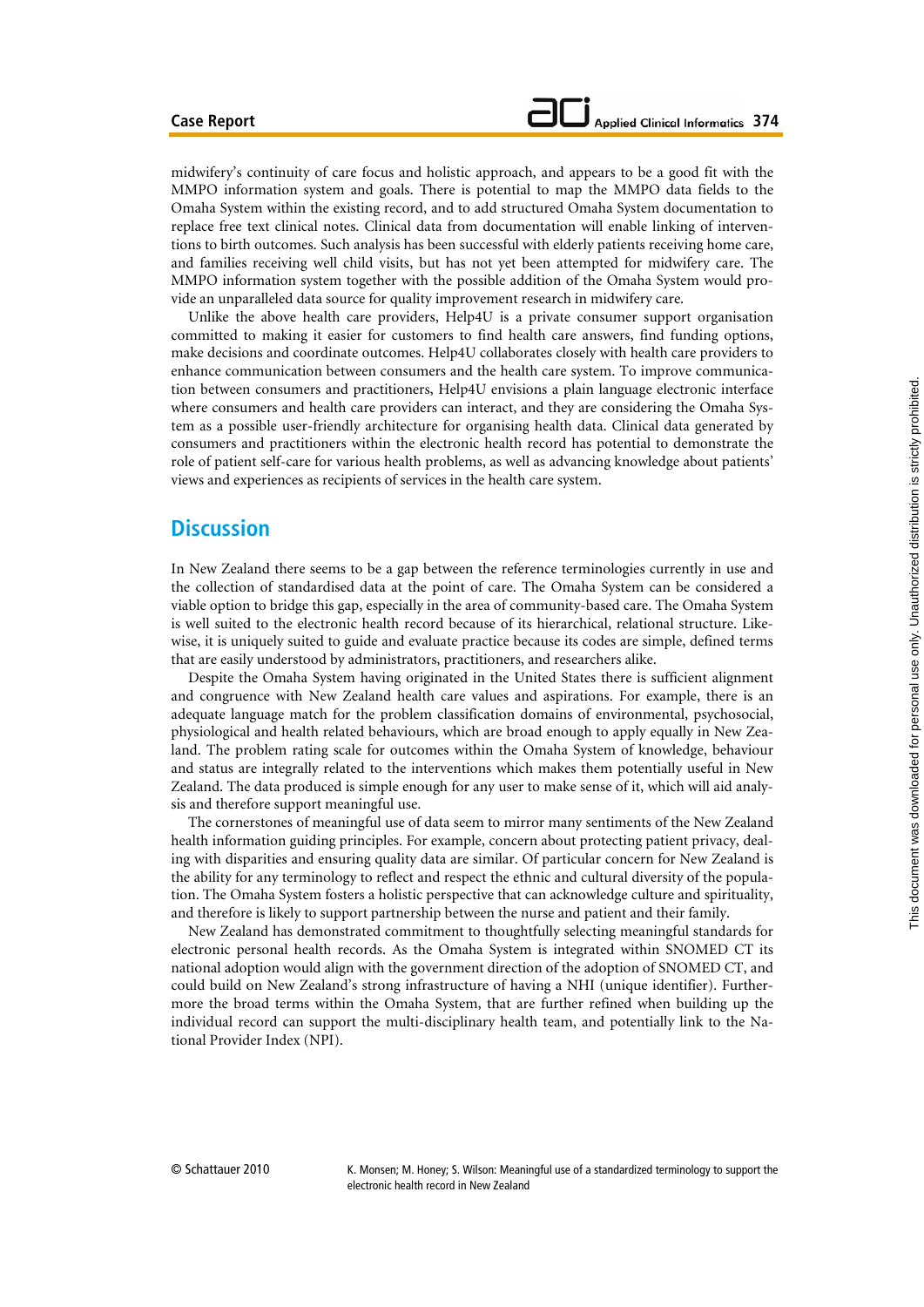# **Conclusion**

In New Zealand, there is a national precedent and mandate to advance collectively towards the goals of meaningful use. Meaningful use of Omaha System data to advance health care knowledge and improve health care is expanding globally. New Zealand is in a position to capitalize on a sound infrastructure to support a personal EHR. These four projects exemplify some of the diverse work environments, health providers, and populations for which the Omaha System can potentially provide client and service data. As a country that wishes to continue the ideal of universal access to affordable health care, within an environment constrained by resource limitations, maximizing the use of data is key to demonstrating health outcomes for the population. The New Zealand government support of carefully selecting EHR standards provides a strong foundation for consideration of a national clinical terminology standard. New Zealand has to target and prioritize where investments are made in the health and disability sector. A personal EHR that incorporates clinical documentation standards has potential to improve efficiencies in information flow between all healthcare providers in primary, secondary and tertiary sectors, and provide meaningful and measurable data about health outcomes for the population. Implementing a national clinical documentation standard, such as the Omaha System, could be key to the long term sustainability of affordable healthcare service and improving health outcomes in New Zealand [1, 20, 32].

#### **Conflicts of Interest**

The authors are informatics specialists with expertise in use of the Omaha System in education and research. All authors declare no conflict of interest in the preparation of this manuscript. The content is solely the responsibility of the authors and does not necessarily represent the official views of the authors' employers.

#### **Human Subjects**

No human subjects were involved in the preparation of this manuscript.

## **References**

Markle Foundation [Internet]. Achieving the health IT objectives of American Recovery and Reinvestment Act: A framework for 'Meaningful Use' and 'Certified or Qualified' EHR. [updated 2010 Apr; cited 2010 Oct 14]. Available from:

http://markle.org/downloadable\_assets/20090430\_meaningful\_use.pdf.

- 2. Mosquera M [Internet]. Blumenthal puts quality reporting at apex of meaningful use. [updated 2009 Oct 15; cited 2010 Oct14]. Healthcare IT News; [about 2 screens]. Available from: http://www.govhealthit.com/newsitem.aspx?nid=72216
- 3. US Department of Health and Human Services [Internet]. Electronic Health Records and Meaningful Use. [updated 2010 Jul 26; cited 2010 Oct14]. Office of the National Coordinator for Health Information Technology; [about 2 screens]. Available from: http://healthit.hhs.gov/portal/server.pt?open=512&objID=1325&parentname=CommunityPage&parenti d=1&mode=2
- 4. American Nurses Association [Internet]. ANA Recognized Terminologies and Data Element Sets. [updated 2006 May 11; cited 2010 Oct14]. Nursing World; [about 1 screen]. Available from: http://www.nursingworld.org/npii/terminologies.htm
- 5. Lundberg C, Warren JJ, Brokel JM, et al. Selecting a standardized terminology for the electronic health record that reveals the impact of nursing on patient care. Online J Nurs Inform [Internet]. 2008; 12(2): 1- 19. Available from: http:ojni.org/12\_2/lundberg.pdf
- 6. Westra BL, Delaney CW, Konicek D, Keenan G. Nursing standards to support the electronic health record. Nurs Outlook. 2008; 56(5): 258-266.
- 7. Monsen KA, Banerjee A, Das P. Discovering client and intervention patterns in home visiting data. West J Nurs Res. 2010 Aug 11. [Epub ahead of print].
- 8. Monsen KA, Martin KS, Christensen JR, Westra BL. Omaha System data: methods for research and program evaluation. St Heal T. 2009; 146: 783-784.
- 9. Monsen KA, Westra BL, YuF, Ramadoss VK, Kerr MJ. Data management for intervention effectiveness research: Comparing deductive and inductive approaches. Res Nurs Health. 2009; 32(6): 647-656.

© Schattauer 2010